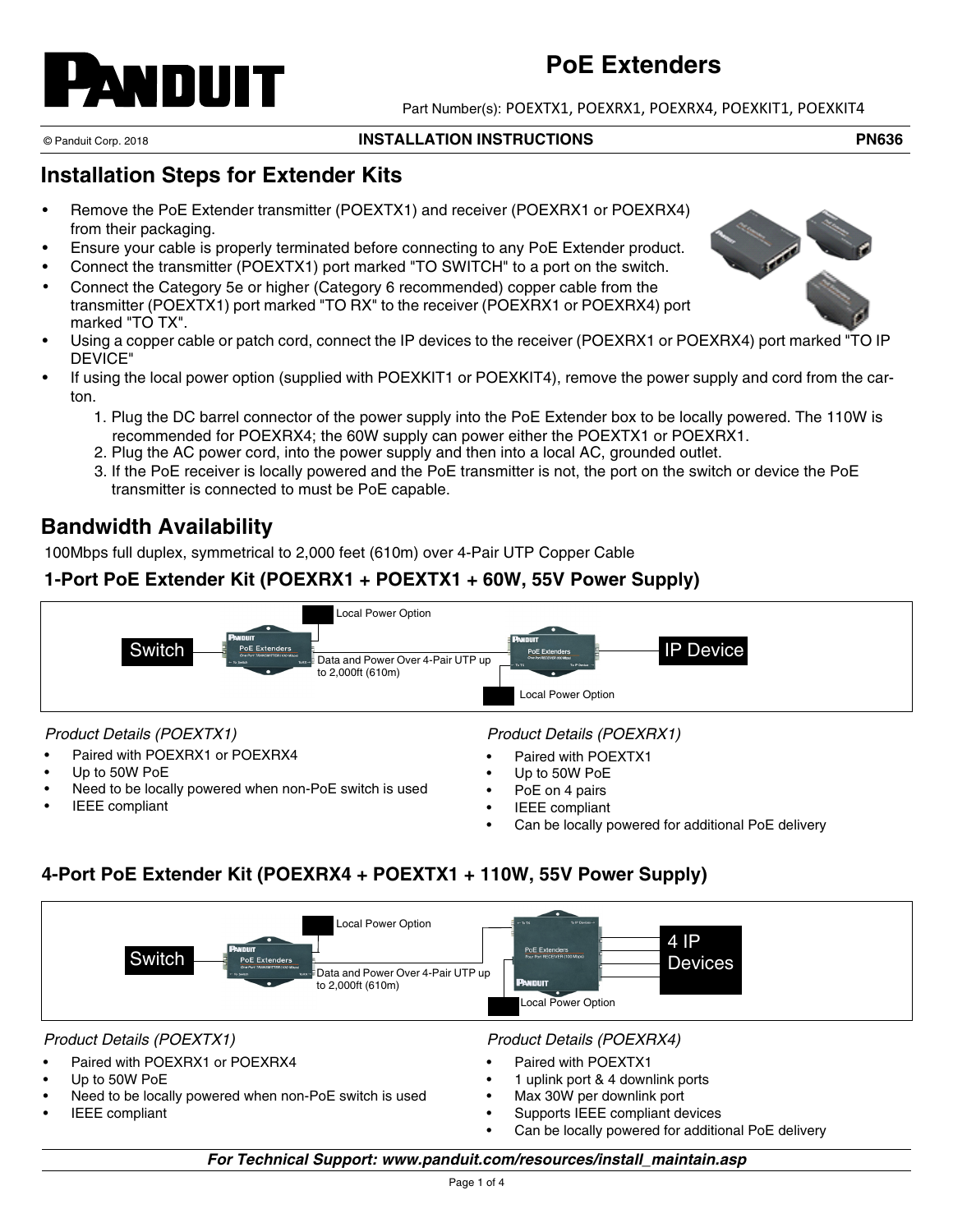#### © Panduit Corp. 2018 **INSTALLATION INSTRUCTIONS PN636**

# **PoE Length Guidelines for 1-Port Extender Kit**

*Scenario 1: 1 Port (POEXTX1) Transmitter Box Powered by 50W Power Sourcing Switch (assuming 55VDC output)*

|                |          |         | Under      |           |                     | TX1 - RX1 - Cable   |            |
|----------------|----------|---------|------------|-----------|---------------------|---------------------|------------|
| PoE            |          | Max     | Voltage    |           | Distance (ft)       |                     |            |
| Class          | Standard | Wattage | Lockout at | PSE - TX1 | 23AWG               | 24AWG               | $RX1 - PD$ |
|                |          | at PD   | PD.        |           | $1.04\Omega/100$ ft | $1.43\Omega/100$ ft |            |
|                |          |         |            |           |                     |                     |            |
|                | 802.3af  | 3.84    | 37         |           | 2000                | 2000                |            |
| $\overline{2}$ | 802.3af  | 6.49    | 37         |           | 2000                | 2000                |            |
| 3              | 802.3af  | 12.95   | 37         | 50ft      | 1791                | 1303                | 50ft       |
| $\overline{4}$ | 802.3at  | 25.5    | 42         |           | 1257                | 914                 |            |
| 5              | 802.3bt  | N/A     | N/A        |           | N/A                 | N/A                 |            |
| 6              | 802.3bt  | N/A     | N/A        |           | N/A                 | N/A                 |            |

*Scenario 2: 1 Port (POEXTX1) Transmitter Box Locally powered (55VDC output)*

|              |                 | Max     | <b>Under</b> |                 |                     | TX1 - RX1 - Cable   |            |
|--------------|-----------------|---------|--------------|-----------------|---------------------|---------------------|------------|
| PoE          |                 | Wattage | Voltage      |                 | Distance (ft)       |                     |            |
| <b>Class</b> | <b>Standard</b> | at PD   | Lockout at   | <b>SW - TX1</b> | 23AWG               | 24AWG               | $RX1 - PD$ |
|              |                 |         | PD           |                 | $1.04\Omega/100$ ft | $1.43\Omega/100$ ft |            |
|              | 802.3af         | 3.84    | 37           |                 | 2000                | 2000                |            |
| 2            | 802.3af         | 6.49    | 37           |                 | 2000                | 2000                |            |
| 3            | 802.3af         | 12.95   | 37           | Up to 100m      | 1798                | 1303                | 50ft       |
| 4            | 802.3at         | 25.5    | 42           |                 | 1263                | 915                 |            |
| 5            | 802.3bt         | N/A     | N/A          |                 | N/A                 | N/A                 |            |
| 6            | 802.3bt         | N/A     | N/A          |                 | N/A                 | N/A                 |            |

*Scenario 3: 1 Port (POEXRX1) Receiver Box Locally powered (PoE Switch at head end)*

|              |                 | Max     | Under      |           | TX1 - RX1 - Cable   |                     |            |
|--------------|-----------------|---------|------------|-----------|---------------------|---------------------|------------|
| <b>PoE</b>   | <b>Standard</b> | Wattage | Voltage    | PSE - TX1 | Distance (ft)       |                     | $RX1 - PD$ |
| <b>Class</b> |                 | at PD   | Lockout at |           | 23AWG               | 24AWG               |            |
|              |                 |         | PD.        |           | $1.04\Omega/100$ ft | $1.43\Omega/100$ ft |            |
|              | 802.3af         | 3.84    | 37         |           | 2000                | 2000                |            |
| 2            | 802.3af         | 6.49    | 37         |           | 2000                | 2000                |            |
| 3            | 802.3af         | 12.95   | 37         | 50ft      | 2000                | 2000                | 50ft       |
| 4            | 802.3at         | 25.5    | 42         |           | 2000                | 2000                |            |
| 5            | 802.3bt         | 40      | 42         |           | 2000                | 2000                |            |
| 6            | 802.3bt         | N/A     | N/A        |           | N/A                 | N/A                 |            |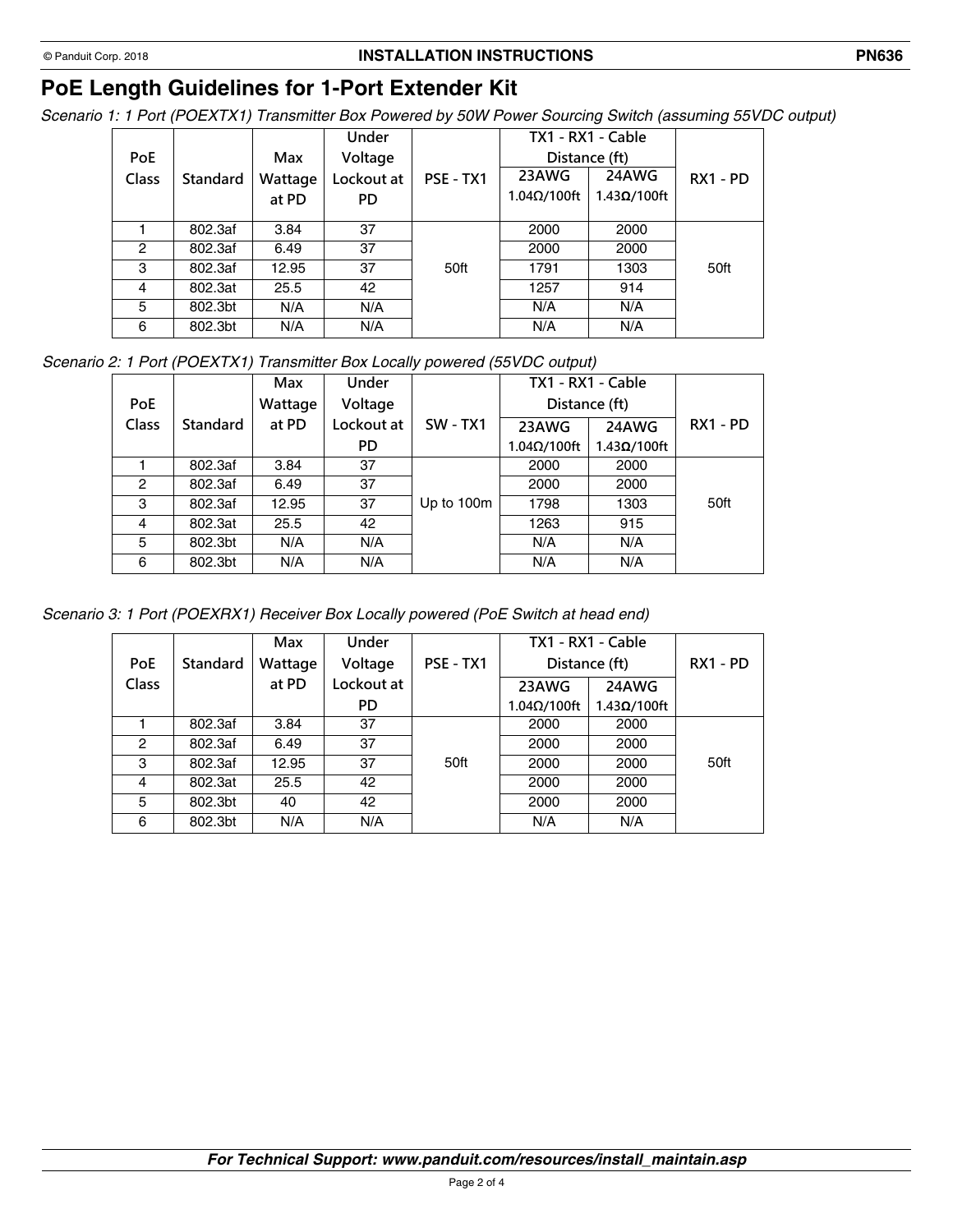# **PoE Length Guidelines for 4-Port Extender Kit**

*Scenario 1: 4 Port (POEXRX4) Receiver Box Powered by 50W Power Sourcing Switch (assuming 55VDC output)*

|               |                 | Total         | Under      |           |                     | TX1 - RX4 - Cable   |               |
|---------------|-----------------|---------------|------------|-----------|---------------------|---------------------|---------------|
| <b>PoE</b>    |                 | Wattage       | Voltage    |           |                     | Distance (ft)       |               |
| <b>Class</b>  | <b>Standard</b> | Available     | Lockout at | PSE - TX1 | 23AWG               | 24AWG               | $RX4 - PD(s)$ |
| $(4$ ports)   |                 | for $PD(s)^*$ | PD         |           | $1.04\Omega/100$ ft | $1.43\Omega/100$ ft |               |
|               |                 |               |            |           |                     |                     |               |
|               | 802.3af         | 15.36         | 37         |           | 2000                | 2000                |               |
| $\mathcal{P}$ | 802.3af         | 25.96         | 37         |           | 1791                | 1303                |               |
| 3             | 802.3af         | N/A           | N/A        | 50ft      | N/A                 | N/A                 | 50ft          |
| 4             | 802.3at         | N/A           | N/A        |           | N/A                 | N/A                 |               |
| 5             | 802.3bt         | N/A           | N/A        |           | N/A                 | N/A                 |               |
| 6             | 802.3bt         | N/A           | N/A        |           | N/A                 | N/A                 |               |

\* - Total wattage available refers to the maximum amount of power available at the PD. For example, in Class 2 scenario above which shows 25.96 W available this can support four Class 2 devices or two Class 3 devices.

*Scenario 2:1 port (POEXTX1) Transmitter Box Locally powered (55VDC output)*

| <b>PoE</b>   |                 | Total         | Under      |            |                     | TX1 - RX4 - Cable   |               |
|--------------|-----------------|---------------|------------|------------|---------------------|---------------------|---------------|
| <b>Class</b> | <b>Standard</b> | Wattage       | Voltage    | $SW - TX1$ | Distance (ft)       |                     | $RX4 - PD(s)$ |
| $(4$ ports)  |                 | Available     | Lockout at |            | 23AWG               | 24AWG               |               |
|              |                 | for $PD(s)^*$ | PD.        |            | $1.04\Omega/100$ ft | $1.43\Omega/100$ ft |               |
|              | 802.3af         | 15.36         | 37         |            | 2000                | 2000                |               |
| 2            | 802.3af         | 25.96         | 37         |            | 1798                | 1303                |               |
| 3            | 802.3af         | N/A           | N/A        | Up to 100m | N/A                 | N/A                 | 50ft          |
| 4            | 802.3at         | N/A           | N/A        |            | N/A                 | N/A                 |               |
| 5            | 802.3bt         | N/A           | N/A        |            | N/A                 | N/A                 |               |
| 6            | 802.3bt         | N/A           | N/A        |            | N/A                 | N/A                 |               |

\* - Total wattage available refers to the maximum amount of power available at the PD. For example, in Class 2 scenario above which shows 25.96 W available this can support four Class 2 devices or two Class 3 devices.

*Scenario 3: 4 port (POEXRX4) Receiver Box Locally powered (PoE Switch at head end)*

| <b>PoE</b>   |                 | Total         | Under      |           |                     | TX1 - RX4 - Cable   |               |
|--------------|-----------------|---------------|------------|-----------|---------------------|---------------------|---------------|
| <b>Class</b> | <b>Standard</b> | Wattage       | Voltage    | PSE - TX1 | Distance (ft)       |                     | $RX4 - PD(s)$ |
| $(4$ ports)  |                 | Available     | Lockout at |           | 23AWG               | 24AWG               |               |
|              |                 | for $PD(s)^*$ | PD         |           | $1.04\Omega/100$ ft | $1.43\Omega/100$ ft |               |
|              | 802.3af         | 15.36         | 37         |           | 2000                | 2000                |               |
| 2            | 802.3af         | 25.96         | 37         |           | 2000                | 2000                |               |
| 3            | 802.3af         | 51.8          | 37         | 50ft      | 2000                | 2000                | 50ft          |
| 4            | 802.3at         | 102           | 42         |           | 2000                | 2000                |               |
| 5            | 802.3bt         | N/A           | N/A        |           | N/A                 | N/A                 |               |
| 6            | 802.3bt         | N/A           | N/A        |           | N/A                 | N/A                 |               |

\* - Total wattage available refers to the maximum amount of power available at the PD. For example, in Class 2 scenario above which shows 25.96 W available this can support four Class 2 devices or two Class 3 devices.